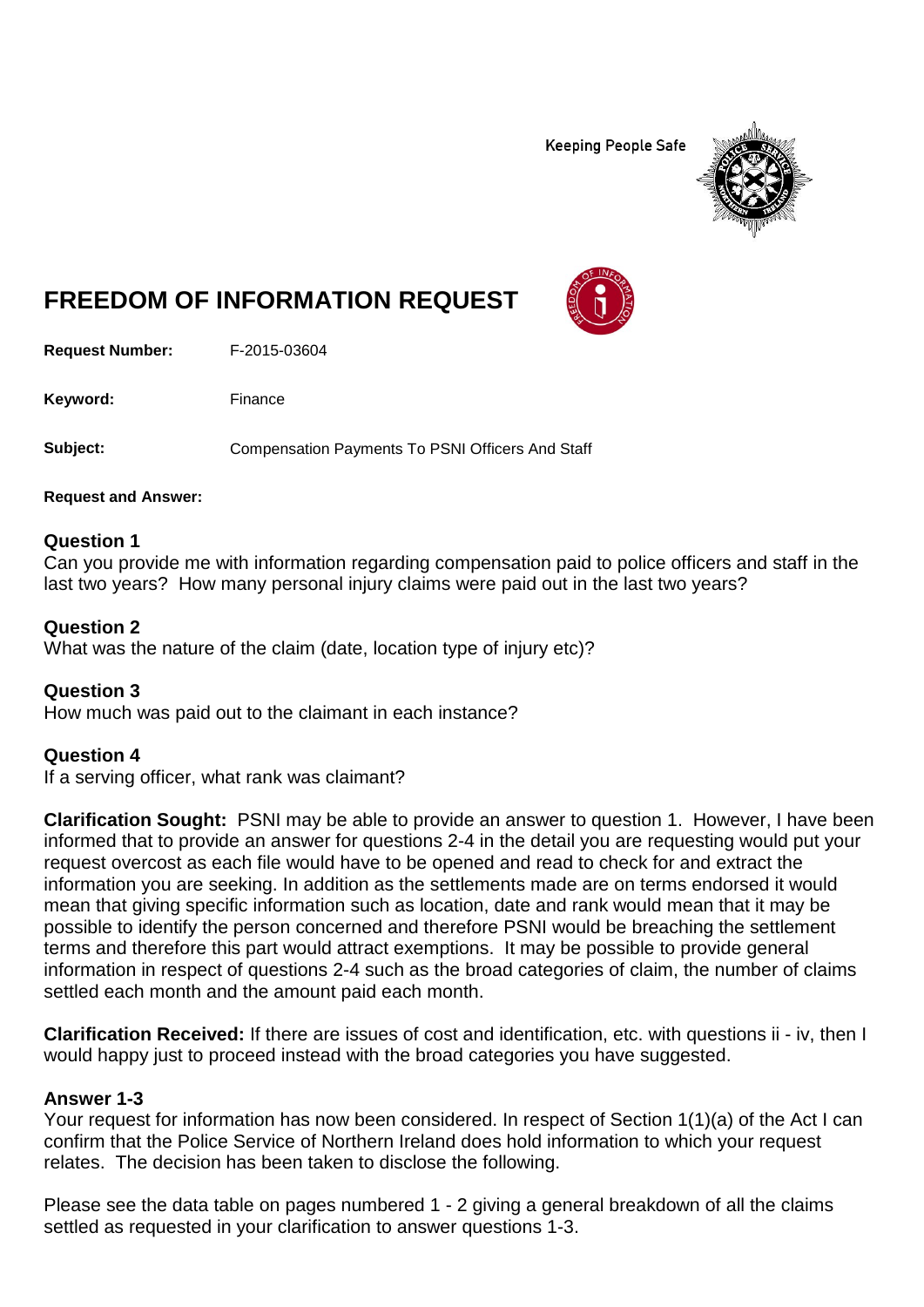## **Question 4**

If a serving officer, what rank was claimant?

**Answer** Question 4 withdrawn.

If you have any queries regarding your request or the decision please do not hesitate to contact me on 028 9070 0164. When contacting the Freedom of Information Team, please quote the reference number listed at the beginning of this letter.

If you are dissatisfied in any way with the handling of your request, you have the right to request a review. You should do this as soon as possible or in any case within two months of the date of issue of this letter. In the event that you require a review to be undertaken, you can do so by writing to the Head of Freedom of Information, PSNI Headquarters, 65 Knock Road, Belfast, BT5 6LE or by emailing [foi@psni.pnn.police.uk.](mailto:foi@psni.pnn.police.uk)

If following an internal review, carried out by an independent decision maker, you were to remain dissatisfied in any way with the handling of the request you may make a complaint, under Section 50 of the Freedom of Information Act, to the Information Commissioner's Office and ask that they investigate whether the PSNI has complied with the terms of the Freedom of Information Act. You can write to the Information Commissioner at Information Commissioner's Office, Wycliffe House, Water Lane, Wilmslow, Cheshire, SK9 5AF. In most circumstances the Information Commissioner will not investigate a complaint unless an internal review procedure has been carried out, however the Commissioner has the option to investigate the matter at his discretion.

Please be advised that PSNI replies under Freedom of Information may be released into the public domain via our website @ [www.psni.police.uk](http://www.psni.police.uk/)

Personal details in respect of your request have, where applicable, been removed to protect confidentiality.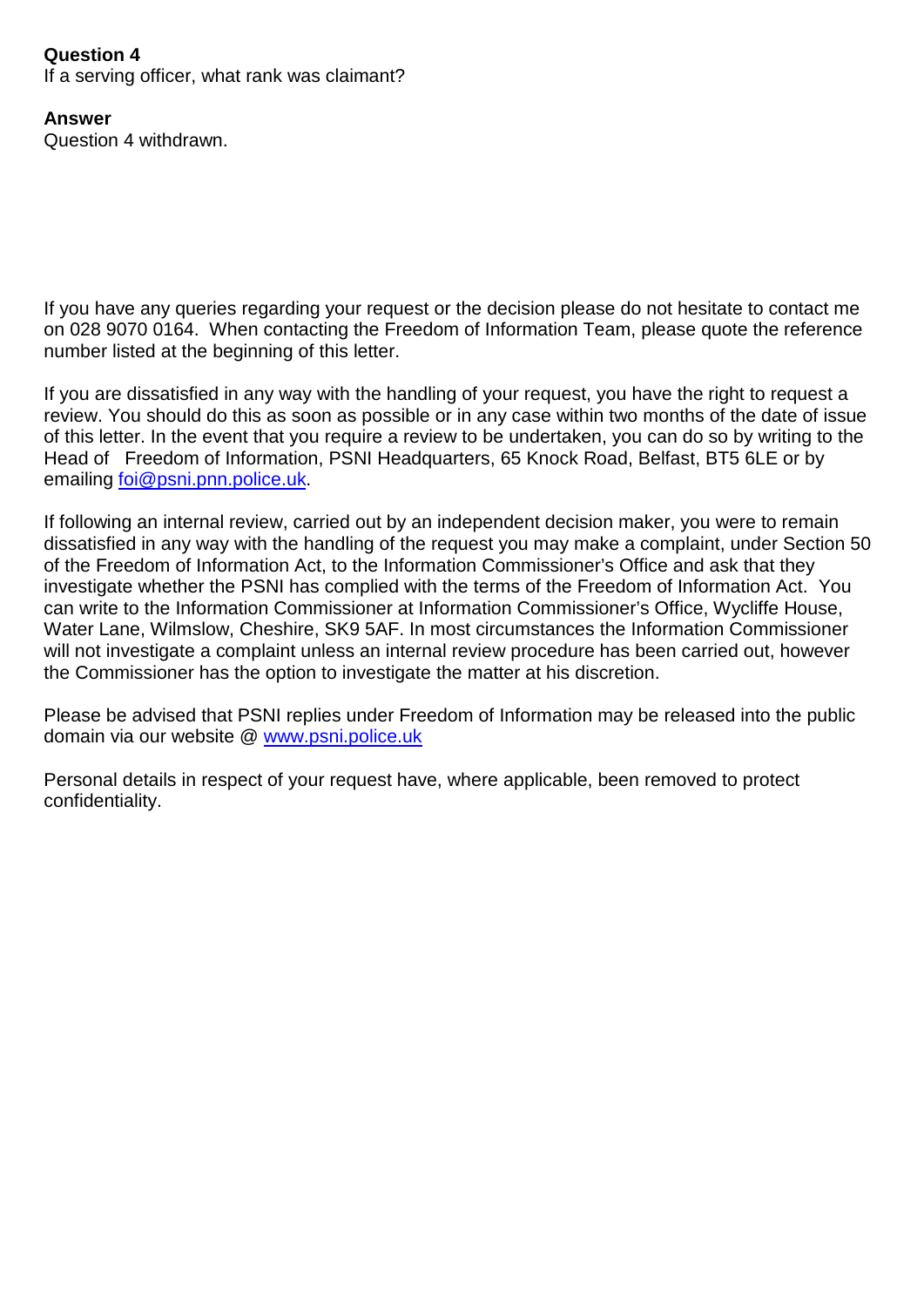## FOI F-2015-03604

# PERSONAL INJURY CLAIMS PAID FROM 1 OCT 13 TO 31 OCT 15

| <b>MONTH</b>  | <b>HEARING LOSS</b> |               | SLIPS/TRIPS/FALLS  |            | <b>RTC INJURIES</b> |            | <b>TRAINING</b> |            | <b>OTHER</b>   |             |
|---------------|---------------------|---------------|--------------------|------------|---------------------|------------|-----------------|------------|----------------|-------------|
|               | No. Settled Amount  |               | No. Settled Amount |            | No. Settled Amount  |            | No. Settled     | Amount     | No.<br>Settled | Amount      |
| Oct-13        | 175                 | £1,215,365.00 | $\mathbf{1}$       | £30,297.00 |                     |            | $\mathbf{1}$    | £3,522.00  | $\mathbf{1}$   | £225,000.00 |
| <b>Nov-13</b> | 118                 | £740,377.00   | 5                  | £30,784.00 | $\mathbf{1}$        | £15,000.00 | $\mathbf 1$     | £12,500.00 |                |             |
| Dec-13        | 102                 | £644,117.00   | $\overline{2}$     | £3,600.00  | $\mathbf{1}$        | £17,500.00 |                 |            | $\mathbf{1}$   | £1,500.00   |
| $Jan-14$      | 121                 | £723,083.00   |                    |            | $\mathbf{1}$        | £80,000.00 |                 |            | $\mathbf{1}$   | £2,750.00   |
| Feb-14        | 122                 | £759,830.00   |                    |            | 3                   | £19,783.00 |                 |            | $\mathbf{1}$   | £8,750.00   |
| Mar-14        | 92                  | £527,891.00   | $\overline{2}$     | £41,174.00 | $\overline{2}$      | £12,667.00 | $\mathbf{1}$    | £11,943.00 | 2 <sup>1</sup> | £31,000.00  |
| Apr-14        | 101                 | £544,670.00   |                    |            | $\overline{2}$      | £5,300.00  |                 |            |                |             |
| May-14        | 109                 | £561,098.00   |                    |            | $\mathbf{1}$        | £9,991.00  |                 |            | $\mathbf{1}$   | £4,000.00   |
| $Jun-14$      | 106                 | £573,788.00   |                    |            | $\overline{2}$      | £8,127.00  |                 |            | $\mathbf{1}$   | £3,500.00   |
| $Jul-14$      | 65                  | £321,848.00   |                    |            |                     |            |                 |            |                |             |
| Aug-14        | 20                  | £68,517.00    | $\overline{2}$     | £9,375.00  | $\overline{2}$      | £15,714.00 |                 |            |                |             |
| Sep-14        | 63                  | £323,749.00   |                    |            | 5                   | £22,630.00 |                 |            | $\overline{2}$ | £7,878.00   |